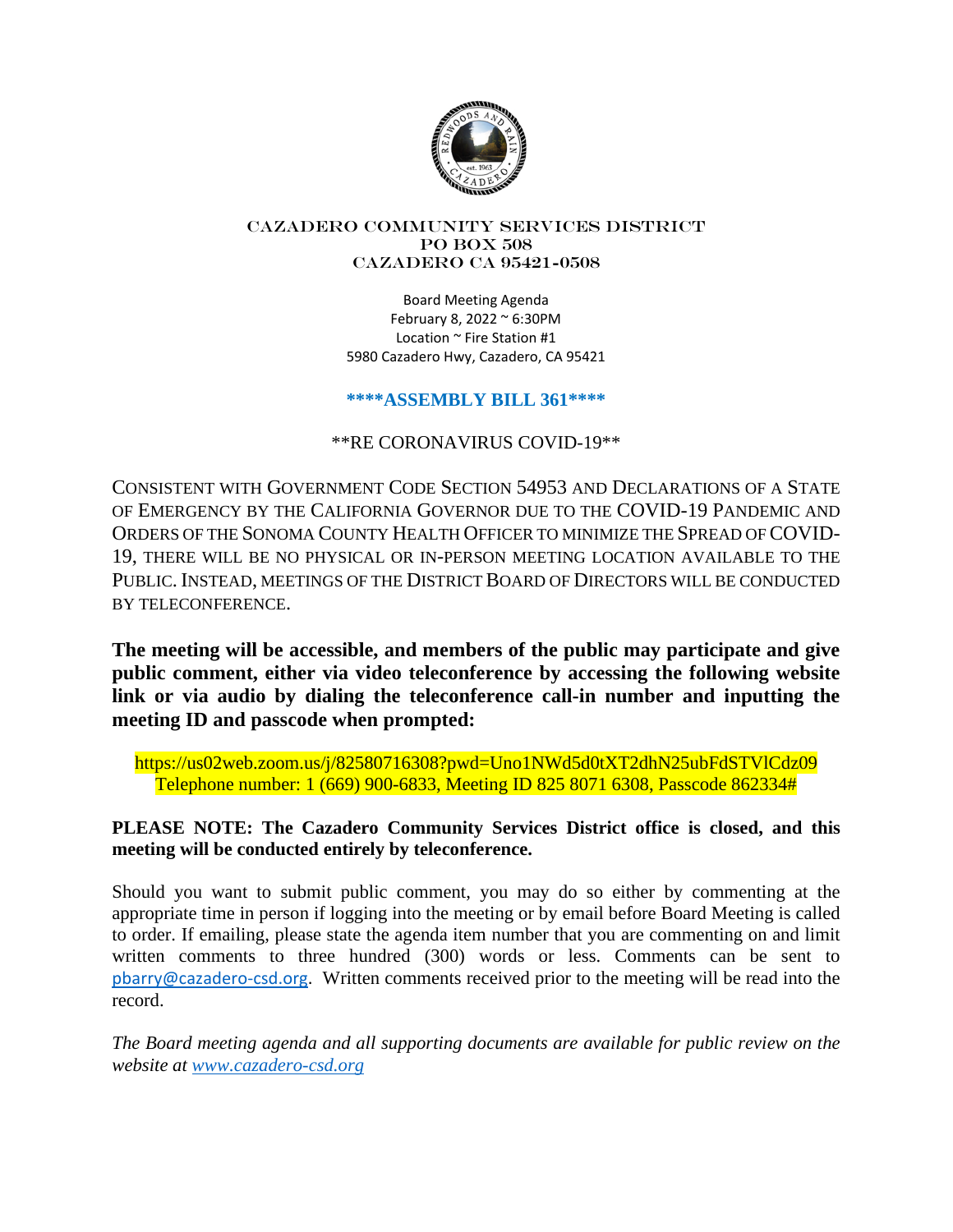### **CALL TO ORDER**

#### **PLEDGE OF ALLEGIANCE**

#### **ROLL CALL**

President P. Barry Director M. Berry Director H. Canelis Director D. DeBeaune Director S. Griswold

### **OPEN TIME FOR PUBLIC EXPRESSION**

*This is an opportunity for any member of the public to briefly address the District Board on any matter that does not appear on this agenda and is restricted to matters within the Board's jurisdiction. Items that appear to warrant a more-lengthy presentation or Board consideration may be placed on the agenda for discussion at a future meeting. Please limit comments to three hundred (300) words.* 

#### **AGENDA ADJUSTMENTS**

*An opportunity for the Board President to approve adjustments to the current agenda.* 

### **DIRECTOR REPORTS**

*An opportunity for Directors to report on their individual activities related to District Business.* 

#### **STAFF REPORTS**

- 1. Administrative Assistant
- 2. Fire Department and Firefighters Association Report
	- a. Operations
	- b. Administration
	- c. Training
	- d. Special Projects
- 3. Park & Rec Maintenance
- 4. Facilities

#### **CONSENT CALENDAR ITEMS**

*These items can be acted on in one consolidated motion or may be removed from the Consent Calendar and separately considered at the request of any Director* 

- 1. Approval of Meeting Minutes January 11, 2021
- 2. Approval of Financials Month of December 2021
- 3. Approval of Financials Month of January 2022

#### **ACTION ITEMS**

1. **Resolution 21/22-11 Proclamation of a Local Emergency for the Cazadero Community Services District, County of Sonoma, State of California, Ratifying the Proclamation of**